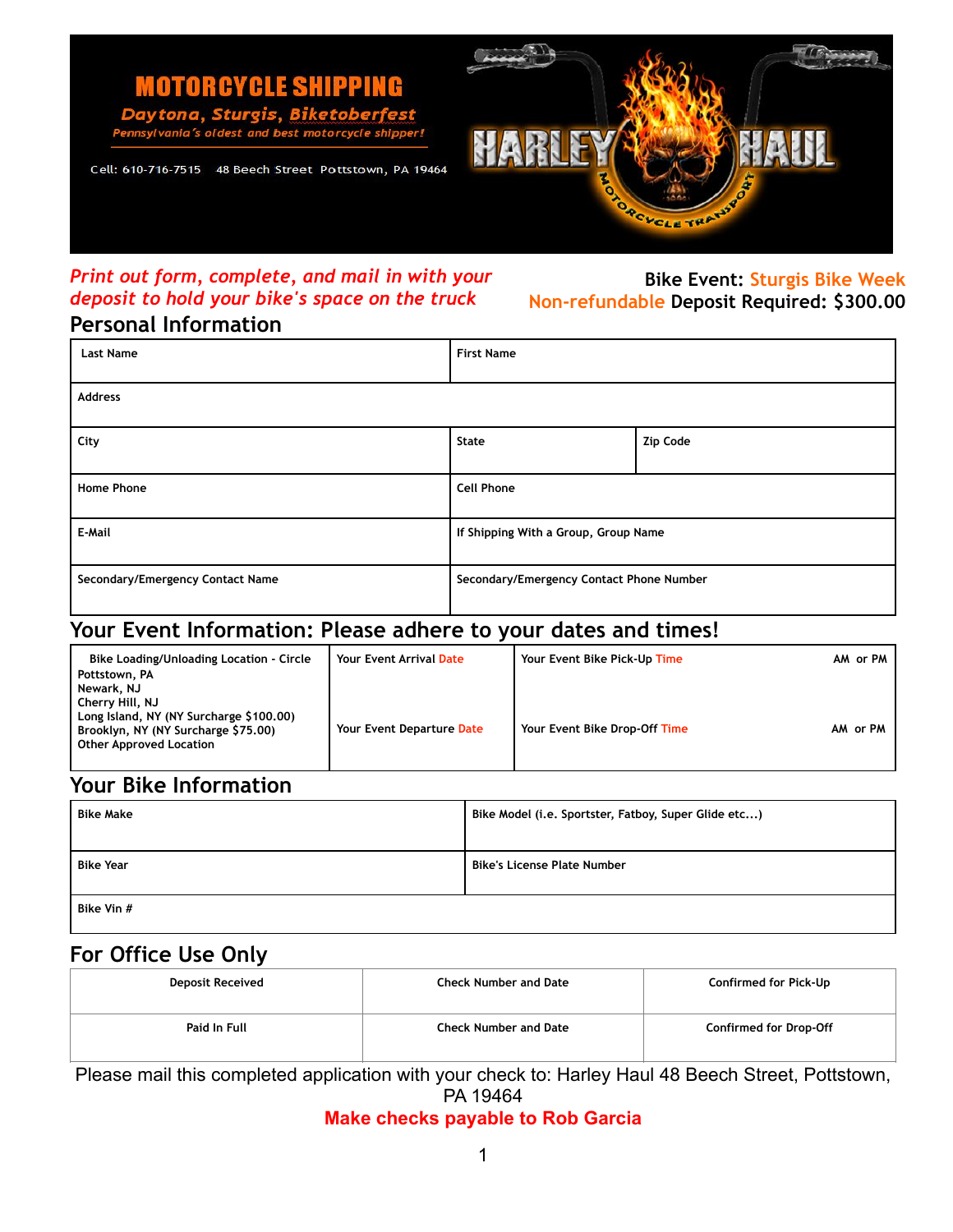#### **MOTORCYCLE SHIPPING** ona. Sturgis. ania's ole best motorcycle sh

Cell: 610-716-7515 48 Beech Street Pottstown, PA 19464



**SHIPPING RULES** *\*\*\*\*\*\*\*\*\*\*\*\*\*\*\*\*\*\*\*\*\*\*\*\*\*\*\*\*\*\*\*\*\*\*\*\*\*\*\*\*\*\*\*\*\*\*\*\*\*\*\*\*\*\*\*\*\*\*\*\*\*\*\*\*\*\*\*\*\*\*\*\*\*\*\*\*\*\*\*\*\*\*\*\*\*\*\*\*\*\*\*\*\*\*\*\*\*\*\*\*\*\*\*\*\*\*\*\*\*\*\*\*\*\*\*\*\*\*\*\*\*\*\*\*\*\*\*\*\*\*\*\** 

*HARLEY HAUL MOTORCYCLE TRANSPORT* allows personal property to be securely stored inside of tour-packs, saddlebags, or compartments that are attached to or a part of the unit. Please understand that we have no way of inventorying personal items for our insurance company.

*HARLEY HAUL MOTORCYCLE TRANSPORT* expressly *forbids Customer* to transport illegal items, such as alcohol, tobacco, firearms, drugs, etc.

*Customer* assumes all responsibility, legally as well as financially, for all actions taken against *HARLEY HAUL MOTORCYCLE TRANSPORT* in relationship to transportation of illegal items by the *Customer*, in *HARLEY HAUL MOTORCYCLE TRANSPORT*'s vehicles.

*HARLEY HAUL MOTORCYCLE TRANSPORT* will **NOT** accept any additional parts, boxes, bags, helmets, etc. temporarily attached to the *Unit(s)*, as these items may shift during transit and could damage your property as well as others.

*Customer* is or represents, the legal owner of the *Unit(s)* listed, and has the authority to enter into this contract. This contract gives *HARLEY HAUL MOTORCYCLE TRANSPORT* permission to transport the *Unit(s)* listed.

### **Factors that could delay your shipment include, but are not limited to:**

- Weather conditions
- Road construction
- Inaccurate information provided by customer
- Non-responsive contacts at p/u or delivery
- Unavailable dates for p/u or delivery
- *HARLEY HAUL MOTORCYCLE TRANSPORT* has not been paid for unit
- *HARLEY HAUL MOTORCYCLE TRANSPORT* has been paid, but payment not cleared

### **NONE of the factors listed above will be considered the responsibility or fault of** *HARLEY HAUL MOTORCYCLE TRANSPORT.*

### *Unit* **Information please circle:**

? Motorcycle <sup>?</sup> Trike <sup>?</sup> Chopper ? Auto

Overall Height? \_\_\_\_\_\_\_\_inches (Height MUST NOT exceed 58" while *Unit(s)* is/are standing upright! ANYTHING exceeding 58" such as a windshield may need to be removed and shipped inside the cab of the truck).

Overall Width? \_\_\_\_\_\_\_\_inches (Overall width is measured from the farthest point to the farthest point, whether that is the saddle bags, handlebar tips, or fairing. If overall width is more than 48" (4') wide, you WILL be charged an oversize fee.)

Overall Length? \_\_\_\_\_\_\_\_inches (Overall length is measured from the farthest point to the farthest point, whether that is the tire, fender, or mounted accessories).

### *PLEASE NOTE: IF MEASUREMENTS PROVIDED BY CUSTOMER ARE INCORRECT, HARLEY HAUL MOTORCYCLE TRANSPORT RESERVES THE RIGHT TO CHARGE ACCORDINGLY, BASED ON ACTUAL MEASUREMENTS.*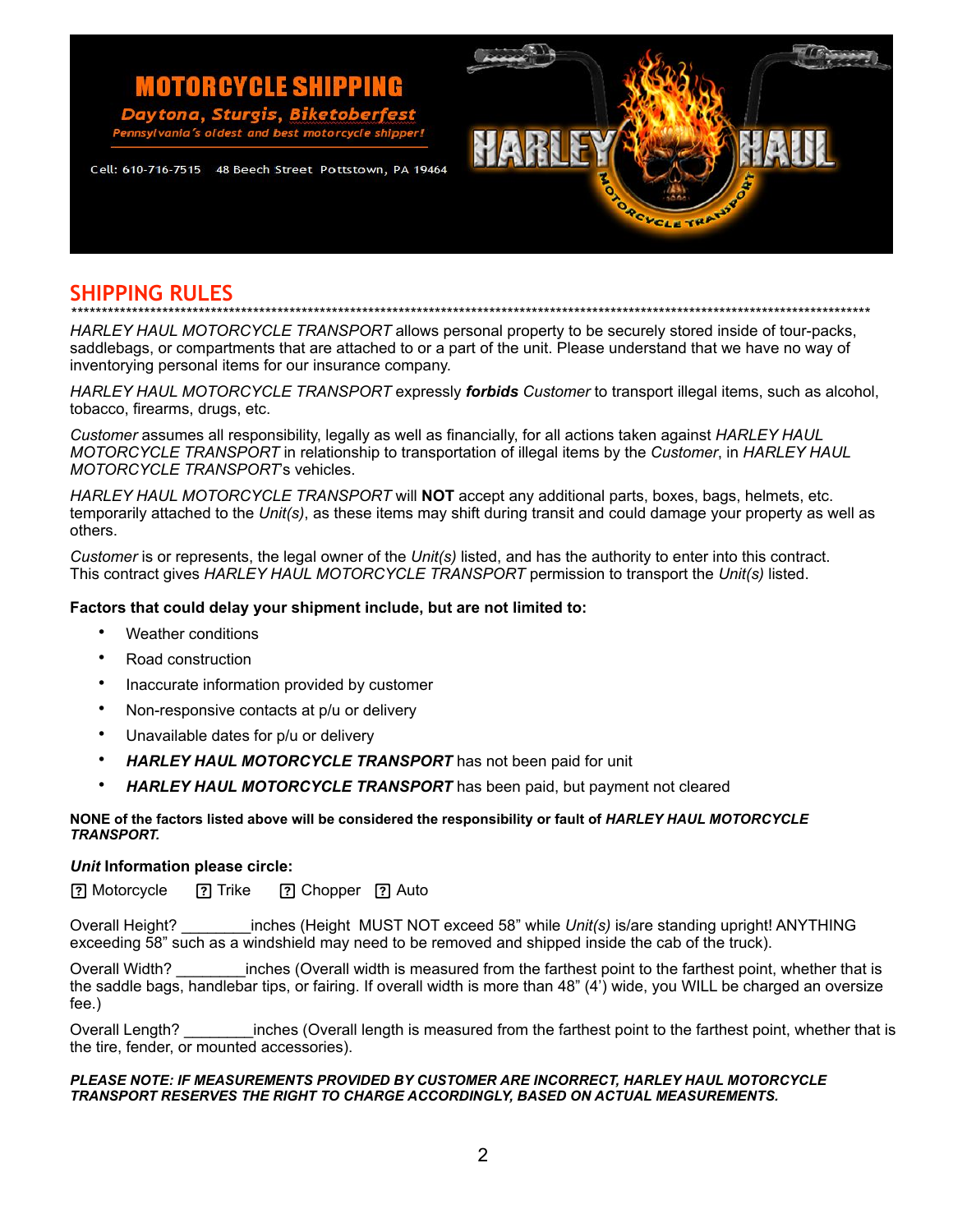

**SCHEDULE** *-* please, we can not stress enough, the importance of you sticking to the schedule *you provide to us* on this reservation application. The times you list for picking up and dropping off your bike at the event are extremely important to our overall event schedule and the schedules of 30-60 other bikers who are also on our trucks! The bikes are loaded in the trailers according to these schedules! (yes there is a method to the madness!) As an example - If you show up a day early, you may not be able to get your bike at that time. There could be 20 other bikes loaded behind yours that would need to be unloaded to get to your bike! We understand there may be flight delays etc, which are completely excusable but please give us a curtesy call if you will be more than 1/2 hour late due to unforeseen circumstances. If you are late NOT due to excusable delays or uncontrollable circumstances, you will be charged \$25.00 per hour per bike! (inexcusable reasons for lateness are: going to the bar, going to your hotel to eat, sleep, swim going shopping etc. when you are scheduled to pick up your bike at that time).

**GROUPS** - If one person needs to cancel their reservation in your group, that does not mean the entire group needs to cancel theirs. Over the years, groups have been repeatedly doing this, leaving us with half full trailers 2 weeks before (and sometimes less) leaving for events. This is unfair to us and unfair to the bikers we turned away for shipping due to being "full". Such short notice does not give us time to fill the vacant space on the truck, or for the bikers we turned away to plan their entire trip and fill those vacant spaces. This is unacceptable and your group will be charged full price for these last minute cancellations! In the past we absorbed the tremendous losses, we will no longer do that. If you do not cancel before 45 days prior to bike loading, you will be charged the entire amount. **NO EXCEPTIONS.**

**I hereby enter into this contract with** *HARLEY HAUL MOTORCYCLE TRANSPORT***, and for the services being described on this contract, authorize, & agree to payments terms as follows:** 

**A NON-REFUNDABLE \$300.00 DEPOSIT PER UNIT IS REQUIRED AT THE TIME YOUR ORDER IS PLACED TO SECURE YOUR RESERVATION.** Please keep in mind that once a *Customer* reserves a spot on our trailer, we cannot sell it to anyone else. *Customer* may pay by business or personal check, cash or any type of certified funds.

**BALANCE** - Balance will be due 45 days prior to bike loading. **If you do not cancel BEFORE 45 days prior to bike loading you will be responsible and charged for the entire balance**. We can not continue to operate with last minute cancellations that do not give us enough time to even think about filling this vacant spot left by you or your group members.

**If paying the balance at time of** *Unit(s)* **pick up for shipment, full** payment to the driver **must** be in the form of cash, business check or certified funds, such as cashier's check or money order, and will be collected **before** the driver loads or unloads your *Unit(s)*. **The driver will NOT accept credit cards.** All checks are to be made payable to the owner of Harley Haul Motorcycle Transport, **Rob Garcia.**

*Customer* hereby acknowledges that *HARLEY HAUL MOTORCYCLE TRANSPORT* reserves the right to pursue any avenues available, in order to collect the monies due as stated in this contract, along with any collection and/or legal fees incurred. This includes, but is not limited to returned checks for any reason(s).